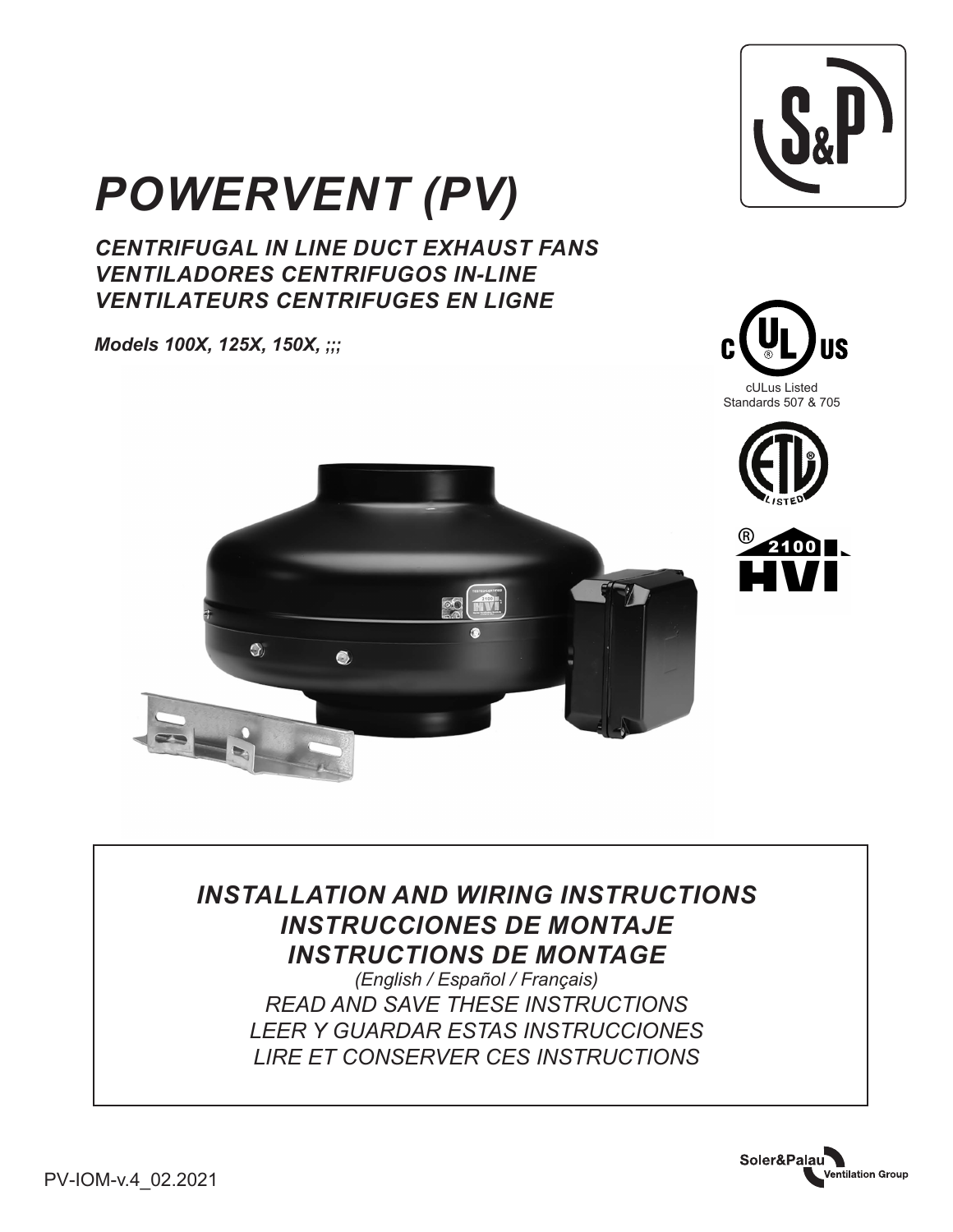# **Figure 1.** Installing / Instalación / Installation: POWERVENT (PV)

- Models PV-100X through to PV-315X / Modelos PV-100X a PV-315X / Modèles PV-100X à PV-315X.
	- 1. Secure mounting bracket to a fixed structure. Fijar el soporte a la pared o techo. Fixer le support au mur ou au plafond.
	- 2. Hole the fan up to the mounting bracket fixing holes and place, align and secure fixing bolts. Sujetar el ventilador y hacer coincidir los agujeros ranurados en en el soporte con los del ventilador. Atornillar y montar el ventilador. Placer le ventilateur en faisant coïncider les orifices du support avec ceux du ventilateur, puis placer les deux vis de fixation.
	- 3. Completely tighten both screws to secure the fan. Colocar el otro tornillo y apretar ambos. Bien serrer les deux vis de fixation.
	- 4. Wire the fan in accordance with the Wiring Diagrams in Figure (2). El ventilador debe tener la conexión electrica como en la Figura (2). Raccorder le ventilateur selon le schéma de câblage, Figure (2).

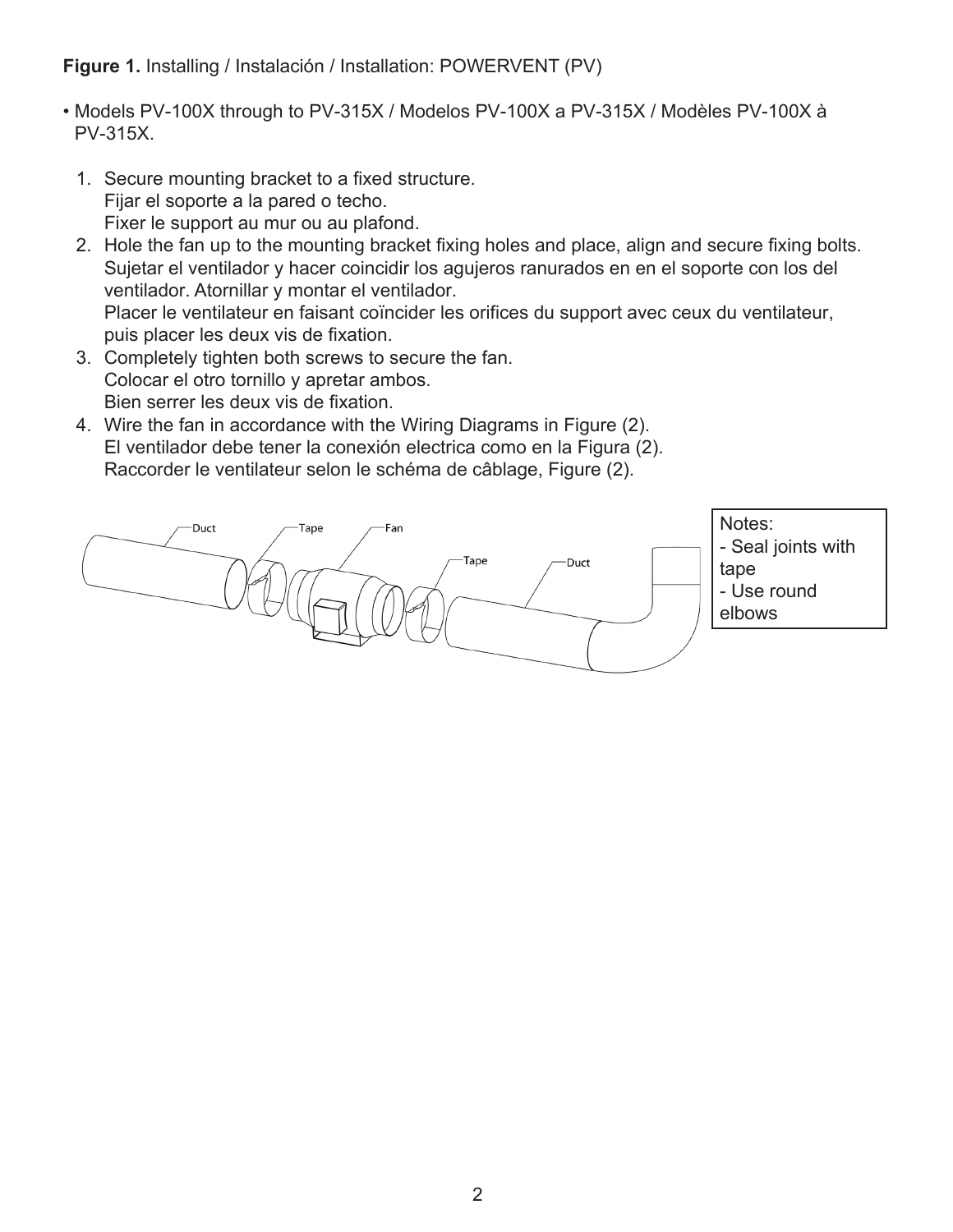**Figure (2).** Electrical Wiring / Conexión Eléctrica / Raccordement Electrique.

**-**

• Motor without Speed Controller / Motor sin regulador de velocidad / Moteur sans variateur de vitesse.



• Motor with Speed Controller / Motor con regulador de velocidad / Moteur avec variateur de vites-<br>se.



#### **IMPORTANT**

ALL POWERVENT PRODUCTS INCORPORATE MOTORS SUITABLE FOR 120VAC 60Hz ELECTRICAL SUPPLY ONLY.

#### **IMPORTANTE**

TODOS LOS POWERVENT INCORPORAN MOTORES QUE SON APROPIADOS SOLO PARA UN SUMINISTRO DE ELECTRICIDAD DE 120V 60Hz.

# **IMPORTANT**

TOUS LES POWERVENT SONT FOURNIS AVEC UN MOTEUR UNIQUEMENT ADAPTE À UNE ALIMENTATION ELECTRIQUE DE 120V 60Hz.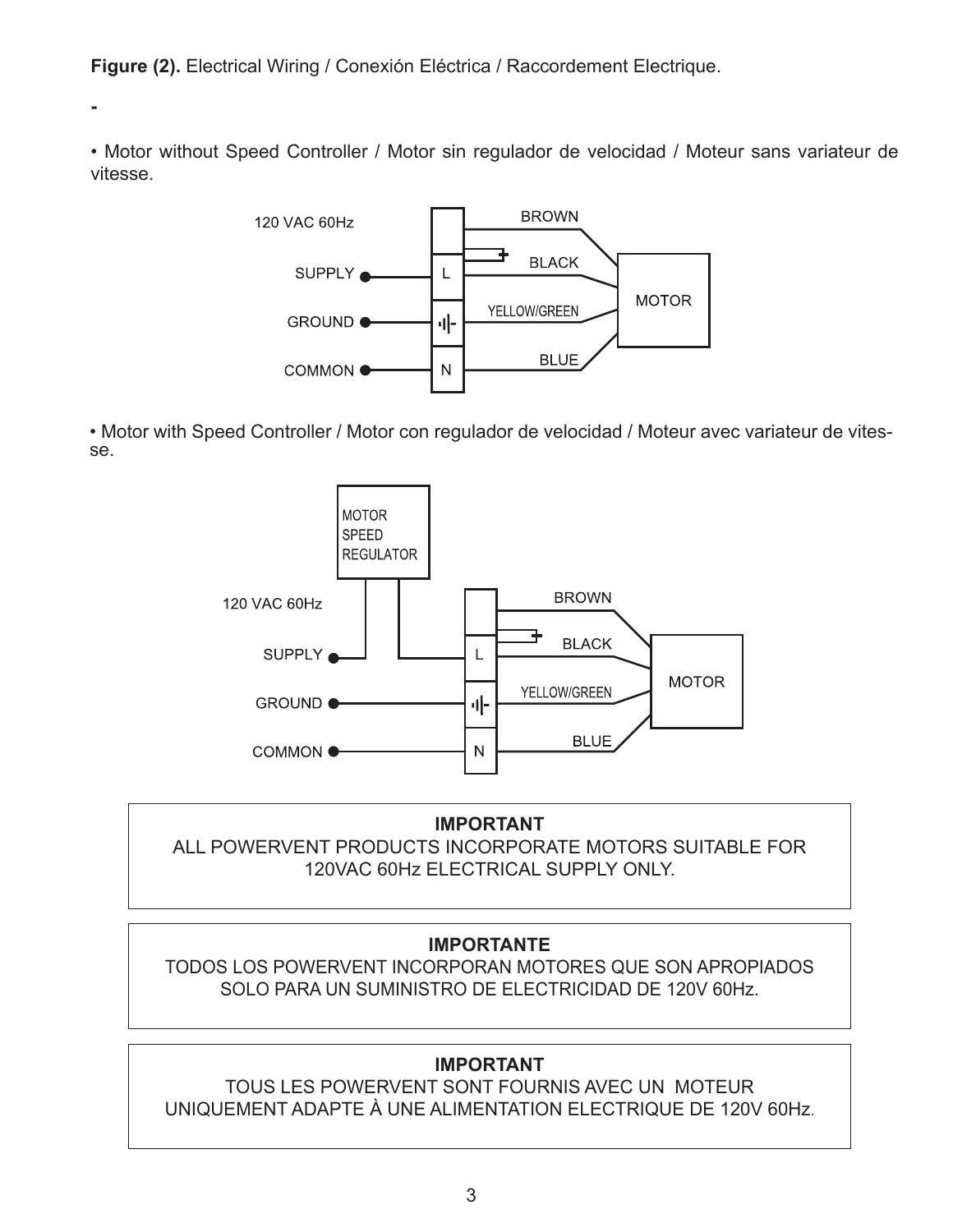# **ENGLISH**

# **POWERVENT**

The POWERVENT centrifugal range of in-line duct exhaust fans have been manufactured to the rigorous standards of production as defined by the International Quality Standards ISO 9001. All the components have been checked and tested at the end of the manufacturing process.

We recommend that you check the following after receiving this product:

- 1. The correct size has been received
- 2. The correct model has been received
- 3. The details on the rating label correspond to the electrical supply: voltage frequency etc.

Remove the unit from packaging and inspect for shipping damage within 15 days of receipt. If the product is found to be damaged, immediately contact your local authorized supplier. DO NOT OPE-RATE THE UNIT IF DAMAGED.

These instructions should be considered as a supplement to all applicable EPA standard practices, state and local building code regulations.

#### **ENVIRONMENT**

The POWERVENT series of fans are suitable for operation in indoor environments only. All models are suitable for the exhaust and supply of non-hazardous airstreams.

#### **INSTALLATION**

#### **WARNING: TO REDUCE THE RISK OF FIRE, ELECTRIC SHOCK OR INJURY, OBSERVE THE FOLLOWING:**

- (a)Use this unit only in the manner intended by the manufacturer. If you have any questions contact the manufacturer.
- (b)Before servicing or cleaning the unit, switch the power off at the service panel and lock the service disconnecting means to prevent power from being switched on accidentally. When the service disconnecting means cannot be locked; securely fasten a prominent warning device such as a tag to the service panel.
- (c)Installation work and electrical wiring must be done by qualified person(s) in accordance with all applicable codes & standards including fire rated construction.
- (d)Sufficient air is needed for proper combustion and exhausting of gases through the flue (chimney) of fuel burning equipment to prevent back drafting. Follow the heating equipment manufacturers guideline and safety standards such as those published by the National Fire Protection Association (NFPA) and the American Society For Heating, Refrigeration and Air Conditioning Engineers (ASHRAE) and the local code authorities.
- (e)When cutting or drilling into wall or ceiling, do not damage electrical wiring and other hidden utilities.
- (f) Ducted fans must always be vented to the outdoors.
- (g)If this unit is to be installed over a tub or a shower, it must be marked as appropriate for the application and connected to a GFCI (Ground Fault Circuit Interrupter) – protected branch circuit.
- (h)Never place a switch where it can be reached from a tub or shower.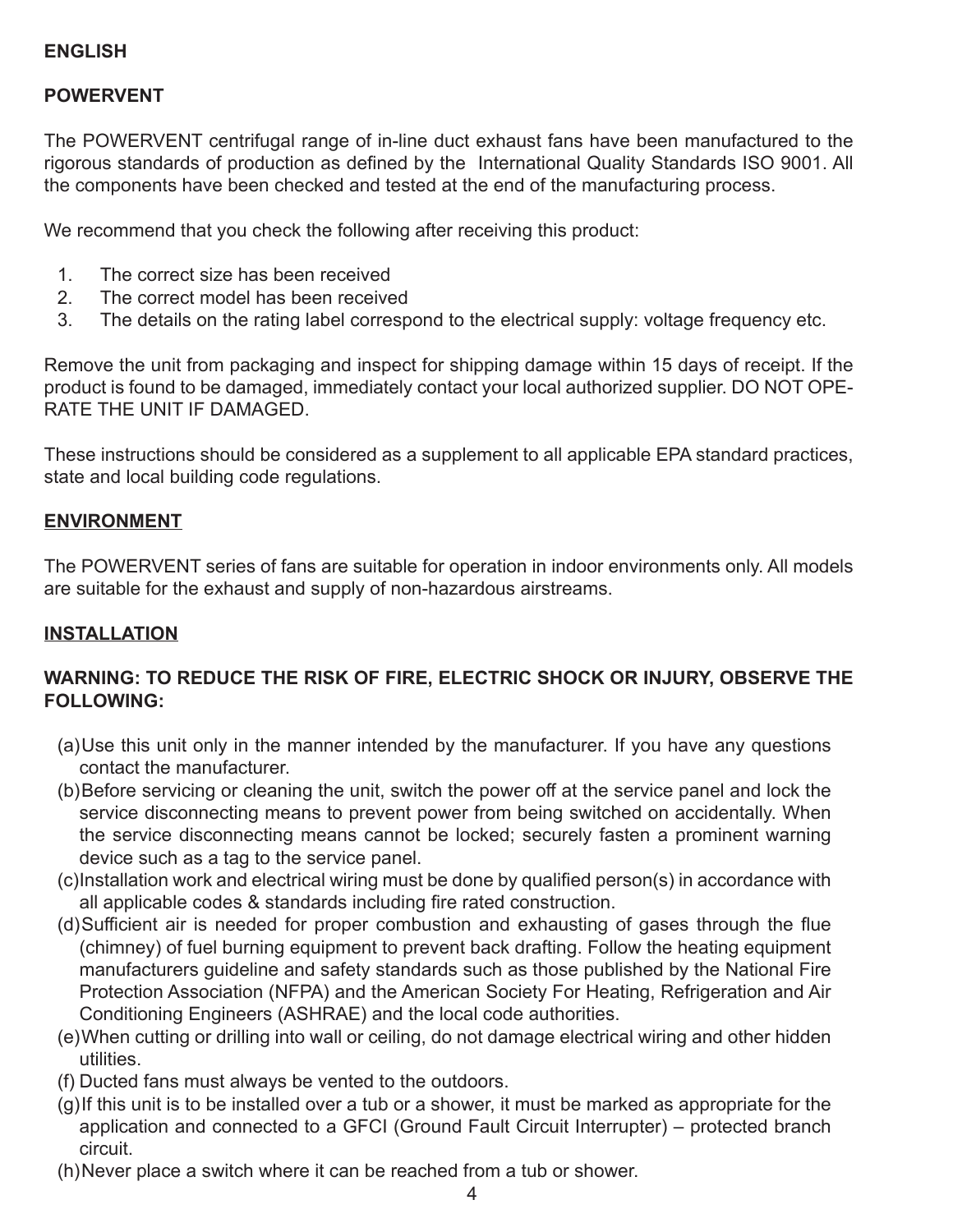- (i) CAUTION: For General Ventilating Use Only. Do Not Use To Exhaust Hazardous Or Explosive Materials And Vapors.
- (j) CAUTION: This unit has an unguarded impeller. Do Not Use In Locations Readily Accessible To People Or Animals.
- (k)All units are suitable for use with solid-state speed control.

The POWERVENT series can be mounted in any orientation, horizontal or vertical, and is suitable for numerous types of applications.

If the installation is made to rigid or flexible ducting, then it is recommended that the correct diameter ducting be used to couple to the fan flanges. If it is necessary to bend the duct at the discharge of the fan then the bend radius should be as large as possible.

Before installing the product check the following points; (1) the fan impeller turns freely and (2) there are no obstructions to the airflow.

All models include a robust mounting bracket, which enables easy and quick installation of the fan. See **Figure (1)** Installation Diagrams For POWERVENT Duct Fans.

Ductwork connection should be made with duct tape or duct fast-clamps (available through your local HVAC wholesale supplier) to ensure a good seal and secure connection.

#### **ELECTRICAL CONNECTION**

All POWERVENT series fans operate from a standard 120V 60Hz A.C electrical supply. All wiring must be carried out in accordance with National Electrical Code, and all applicable state and local buildings codes.

Electrical connections should be made in accordance with the electrical wiring diagrams shown in **Figure (2)** Electrical Wiring.

#### **MAINTENANCE**

IMPORTANT: BEFORE CARRYING OUT ANY MAINTENANCE OR SERVICING, ENSURE THE UNIT IS DISCONNECTED FROM THE MAINS ELECTRICAL SUPPLY.

All POWERVENT series exhaust fans incorporate sealed for life bearings and therefore do not require any lubrication. We would recommend inspection of the product at least once every twelve (12) months to avoid the excessive accumulation of dust and dirt on the impeller. To inspect the unit disconnect from electrical supply and remove from ducting. If any debris is evident on the impeller clean with a damp (not wet) cloth. DO NOT USE any detergents or abrasive materials for cleaning.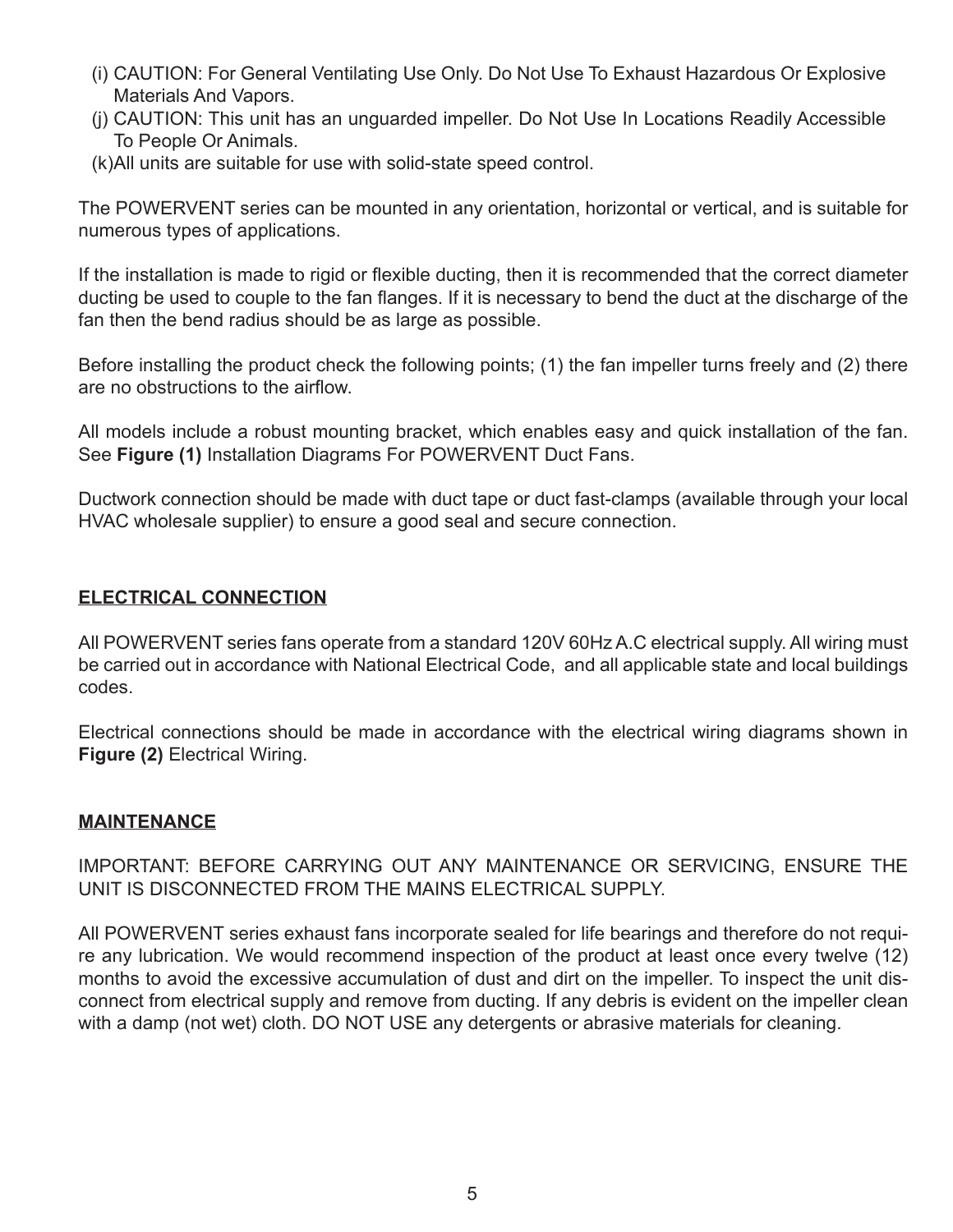#### **WARRANTY**

Soler & Palau warrants that the POWERVENT series exhaust fan will be free from defective materials and workmanship for the period of (5) years from the date of original purchase. In the event that we find any part defective the product will be repaired or, in the Company's discretion, replaced without charge provided that the product has been installed in accordance with the enclosed instructions and all applicable EPA Standards and state and local building codes. Soler & Palau PV Bath Kits have an extended warranty period of 8 years from the date of original purchase.

#### **IF CLAIMING UNDER WARRANTY**

Please return the complete product, freight paid, to your local authorized distributor. All returns must be accompanied by a valid Bill Of Sale. All returns must be clearly marked "Warranty Claim," with an accompanying description stating the nature of the fault.

#### **THE FOLLOWING WARRANTIES DO NO APPLY**

Damages from shipping, either concealed or visible. Claim must be filed with the carrier.

Damages resulting from improper wiring or installation

Damages caused by acts of nature, or resulting from improper consumer procedures such as: Improper Maintenance; Misuse; Negligence; Alteration; Abuse; Abnormal Use; or Accident or Incorrect Electrical Voltage and Current.

Removal or alteration to the Soler & Palau data plate label.

#### **WARRANTY VALIDATION**

The end user must keep a copy of the Bill of Sale to verify purchase date.

THE ABOVE FIVE (5) YEAR WARRANTY IS EXPRESSLY IN LIEU OF ALL OTHER WARRANTIES, EXPRESSED, WRITTEN OR IMPLIED, INCLUDING THE WARRANTIES OF MERCHANTABILITY AND FITNESS FOR USE. IN NO EVENT SHALL SOLER & PALAU BE LIABLE FOR ANY SPE-CIAL, CONSEQUENCIAL, OR INCIDENTAL DAMAGES, INCLUDING LOSS OF PROPERTY, RE-VENUES, LOST PROFITS, COSTS OF REMOVAL, INSTALLATION OR REINSTALLATION.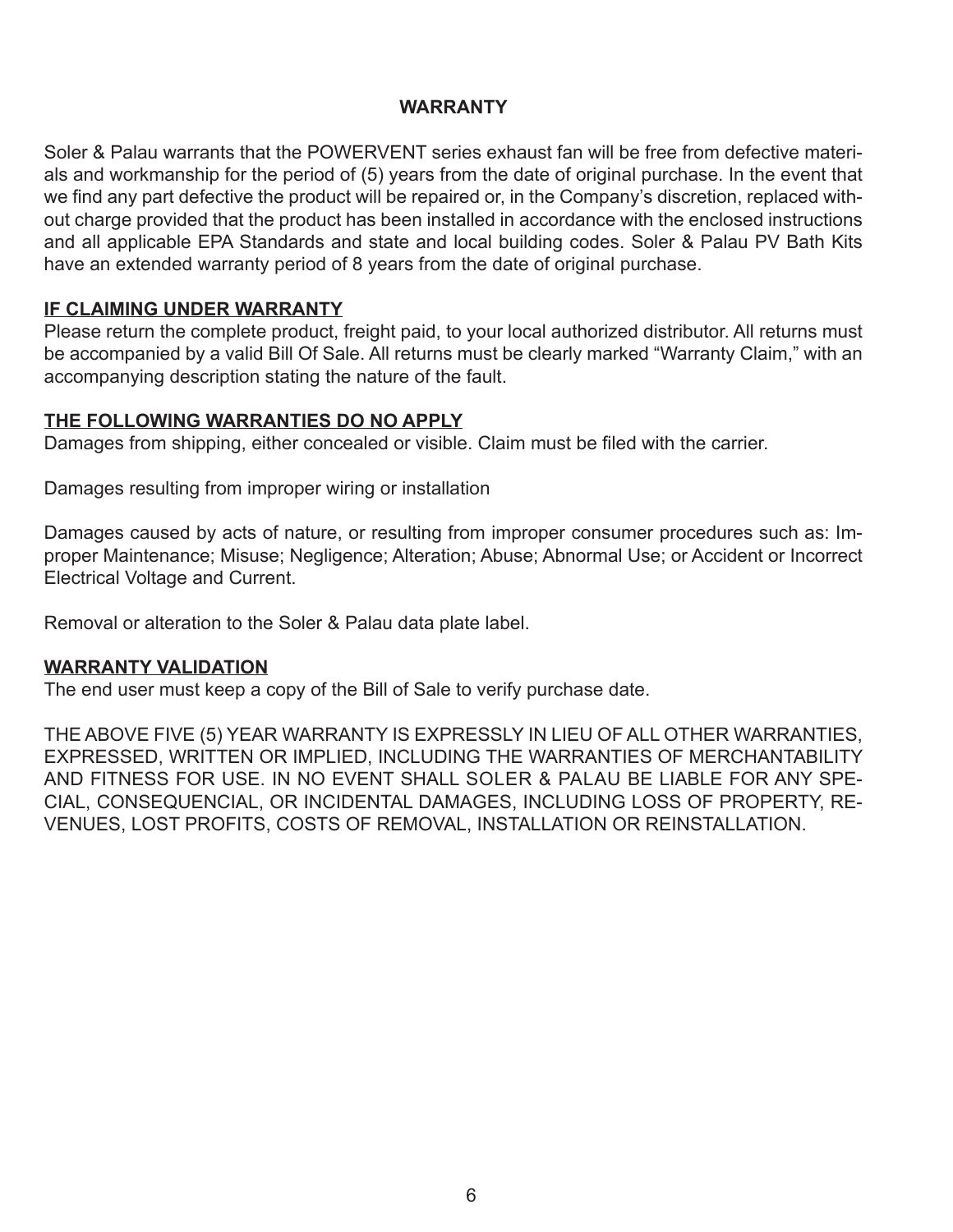# **ESPAÑOL**

# **POWERVENT**

Los ventiladores centrífugos in-line de la gama POWERVENT han sido fabricados siguiendo rigurosas normas de producción y control de calidad como la ISO 9001. Todos los componentes han sido verificados y los aparatos han sido probados al final del montaje.

Recomendamos verificar los siguientes puntos a la recepción de este ventilador:

- 1. Que el tamaño sea correcto
- 2. Que el modelo sea correcto
- 3. Que los detalles que figuran en la placa de características sean los que usted precisa: voltaje, frecuencia, velocidad...

Sacar el aparato de su embalaje y comprobar que no haya sido dañado durante el envío, dentro de los 15 días que siguen a su recepción. Si el aparato está dañado, devolverlo inmediatamente a su proveedor local. NO UTILIZAR UN APARATO SI ESTÁ DAÑADO.

Estas instrucciones deben considerarse como un suplemento a la norma EPA en aplicación, así como del reglamento local y nacional de la construcción.

#### **ENTORNO**

Los ventiladores de la serie POWERVENT unicamente pueden ser instalados en interior. Todos los modelos pueden trabajar en extracción / impulsión de aire sin peligro.

# **INSTALACIÓN**

ATENCIÓN: PARA REDUCIR EL RIESGO DE INCENDIO, DE DESCARGA ELÉCTRICA O DAÑOS A PERSONAS, OBSERVAR LO SIGUIENTE:

- a) Utilizar este aparato solamente en la manera prevista por el fabricante. Si tiene dudas contacte con el fabricante.
- b) Antes de manipular o limpiar el aparato, desconectarlo del suministro eléctrico a nivel del cuadro de mandos y acerrojar el sistema de desconexión para que no se pueda conectar de nuevo accidentalmente. Si no se puede acerrojar el sistema de desconexión, fijar firmemente un panel de advertencia muy visible al cuadro de mandos.
- c) La instalación y la conexión eléctricas deben ser realizadas por un profesional cualificado de acuerdo con las normativas y reglamentos vigentes, incluyendo las construcciones clasificadas al fuego.
- d) Prever la cantidad de aire suficiente para la combustión y evacuación de gases a través de una chimenea de una caldera de fuel para evitar el retorno de gases de combustión. Seguir los folletos de los fabricantes de calderas así como las normas de seguridad, como las que publica National Fire Protection Asociación (NFPA), American Society for Heating, Refrigeration and Air Conditioning Engineers (ASHRAE) y los reglamentos locales.
- e) Cuando se corta o se agujerea la pared o el techo, asegurarse de no dañar un cable eléctrico u otro conducto empotrado.
- f) Los ventiladores conectados a conductos deben siempre descargar al exterior.
- g) Si el ventilador se instala encima de una bañera o ducha, tiene que llevar la marca apropia-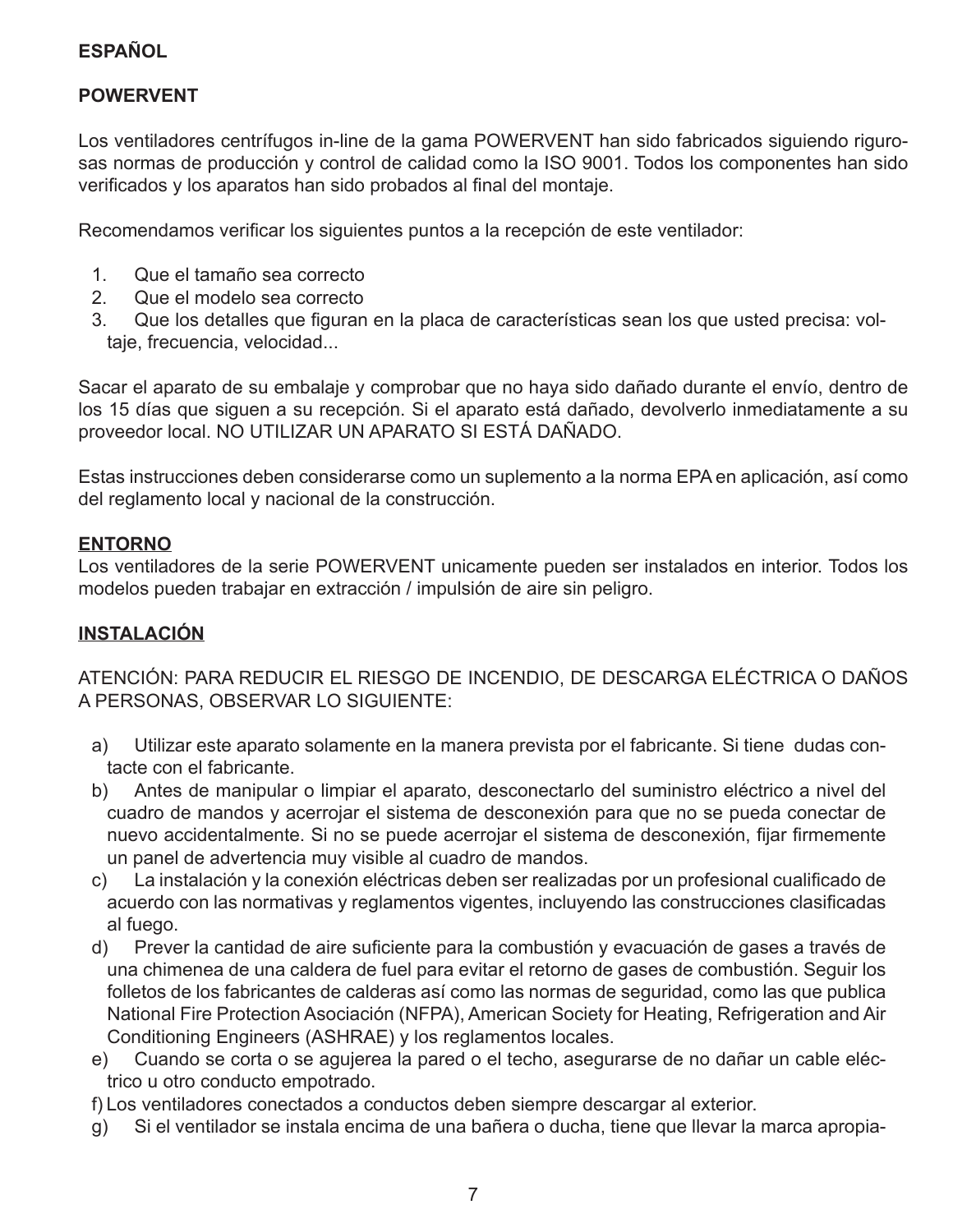da para esta aplicación y conectarse a un GFCI (Ground Fault Circuit Interrupter) – circuito protegido.

- h) Nunca colocar un interruptor donde se podría alcanzar desde la bañera o la ducha.
- i) ADVERTENCIA: Utilizar solamente para la ventilación general. No utilizar para extraer gases o materiales explosivos o potencialmente explosivos.
- j) ADVERTENCIA: Este ventilador no tiene defensas de protección. No utilizar en lugares fácilmente accesibles a personas o animales.
- k) Todas las unidades sirven para operar con control de velocidad de estado sólido.

Los ventiladores de la serie POWERVENT pueden montarse en cualquier posición del eje, horizontal o vertical, y es adecuado para numerosas aplicaciones.

Si la instalación está hecha con conductos rígidos o flexibles, recomendamos que se conecte a la brida del ventilador el diámetro correcto. Si es necesario utilizar un codo a la descarga del ventilador, el radio del codo debe ser lo más grande posible.

Antes de instalar el aparato comprobar los puntos siguientes: (1) que la turbina del ventilador gira libremente y (2) que no haya obstrucción al desplazamiento del aire.

Todos los modelos incorporan un robusto soporte que permite un montaje fácil y rápido del ventilador. Ver **Figura (1)** los esquemas de montaje de los ventiladores POWERVENT.

La conexión de los conductos debe hacerse con banda adhesiva o bridas de sujeción (disponibles en su almacenista local) para asegurar una conexión segura y estanca.

#### **CONEXION ELÉCTRICA**

Todos los ventiladores de la serie POWERVENT funcionan con una alimentación estándar AC 120V 60Hz . Todas las conexiones deben hacerse de acuerdo con el Nacional Electrical Code, el código local y el estado de la construcción.

Las conexiones eléctricas tienen que hacerse siguiendo los diagramas eléctricos de la **Figura (2)**

#### **MANTENIMIENTO**

IMPORTANTE: ANTES DE MANIPULAR EL APARATO PARA SU MANTENIMIENTO, ASEGURAR-SE QUE ESTÉ DESCONECTADO DE LA RED

Todos los ventiladores de la serie POWERVENT incorporan rodamientos engrasados de por vida que no necesitan ser lubrificados. Evitar la excesiva acumulación de polvo y suciedad sobre el motor: dificulta su refrigeración. Limpiar periódicamente la turbina (por lo menos una vez al año). Para inspeccionar el aparato desconectar de la red eléctrica y de los conductos. En caso de suciedad en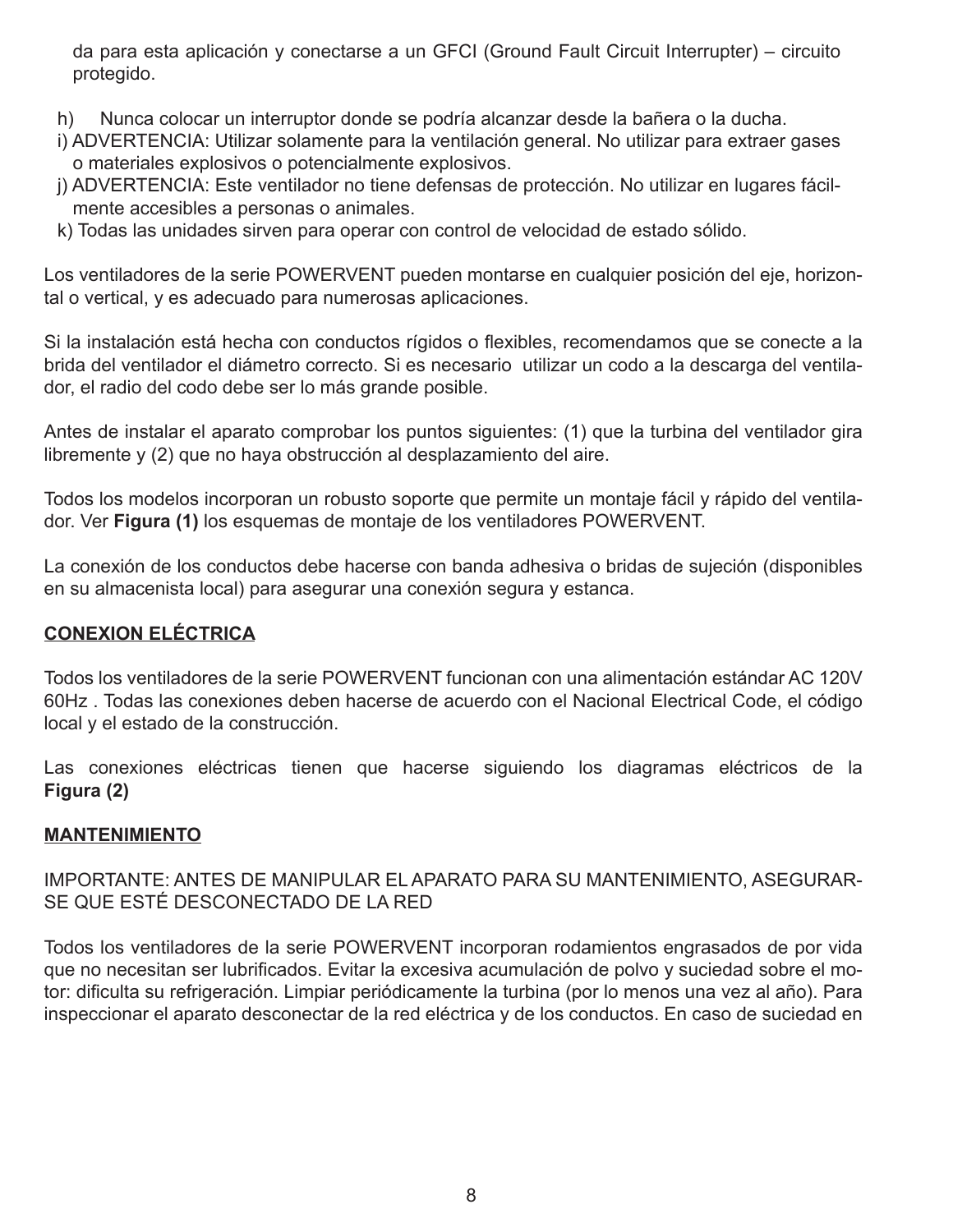la turbina, limpiarla con un trapo húmedo (no mojado). No utilizar detergente o productos abrasivos para limpiar.

# **DE GARANTÍA**

Soler & Palau garantiza los ventiladores de la serie POWERVENT (PV) contra los defectos de fabricación o de materiales por un periodo de cinco (5) años a partir de la fecha de adquisición. En el caso de que una pieza sea defectuosa, el producto será reparado o reemplazado sin cargo, siempre y cuando éste haya sido instalado de acuerdo con las instrucciones adjuntas y de acuerdo a las Normativas EPA vigentes, a las locales y a las del estado de la construcción. Soler & Palau ha extendido la garantía de los juegos del baño a ocho años.

# **RECLAMACIÓN BAJO GARANTÍA**

Enviar el aparato completo a portes pagados a su distribuidor local. Cada devolución debe ir acompañada de su factura. Cada devolución debe ir marcada «Warranty Claim» con una nota describiendo la naturaleza del defecto.

# **LA GARANTÍA NO CUBRE**

Daños de transporte, que sean internos o visibles. La reclamación debe ser presentada al transportista.

Daños debidos a una conexión o instalación incorrecta

Daños debidos a catástrofes naturales o como resultado de una utilización incorrecta como: mantenimiento incorrecto, mal uso, manipulación incorrecta, accidente en el suministro de corriente, tensión o corriente incorrecta.

Si se quita o altera la placa de características de Soler & Palau.

# **VALIDEZ DE LA GARANTÍA**

El usuario final debe conservar una copia de la factura para poder verificar la fecha de la compra.

LA ANTERIOR GARANTÍA DE CINCO (5) AÑOS SUSTITUYE CUALQUIER OTRA GARANTÍA ES-CRITA O IMPLÍCITA QUE NO SEA LA DE SOLER & PALAU. SOLER & PALAU NO SE RESPON-SABILIZARÁ DE DAÑOS OCASIONADOS COMO CONSECUENCIA DE PÉRDIDAS DE VENTAS, RECLAMACIONES DE GASTOS INCURRIDOS POR SERVICIOS PRESTADOS O DAÑOS, O CUALQUIER OTRA RECLAMACIÓN RESULTANTE DE UN INCUMPLIMIENTO DE CONTRATO, NEGLIGENCIA EN LA GARANTÍA O ASESORAMIENTO INCORRECTO.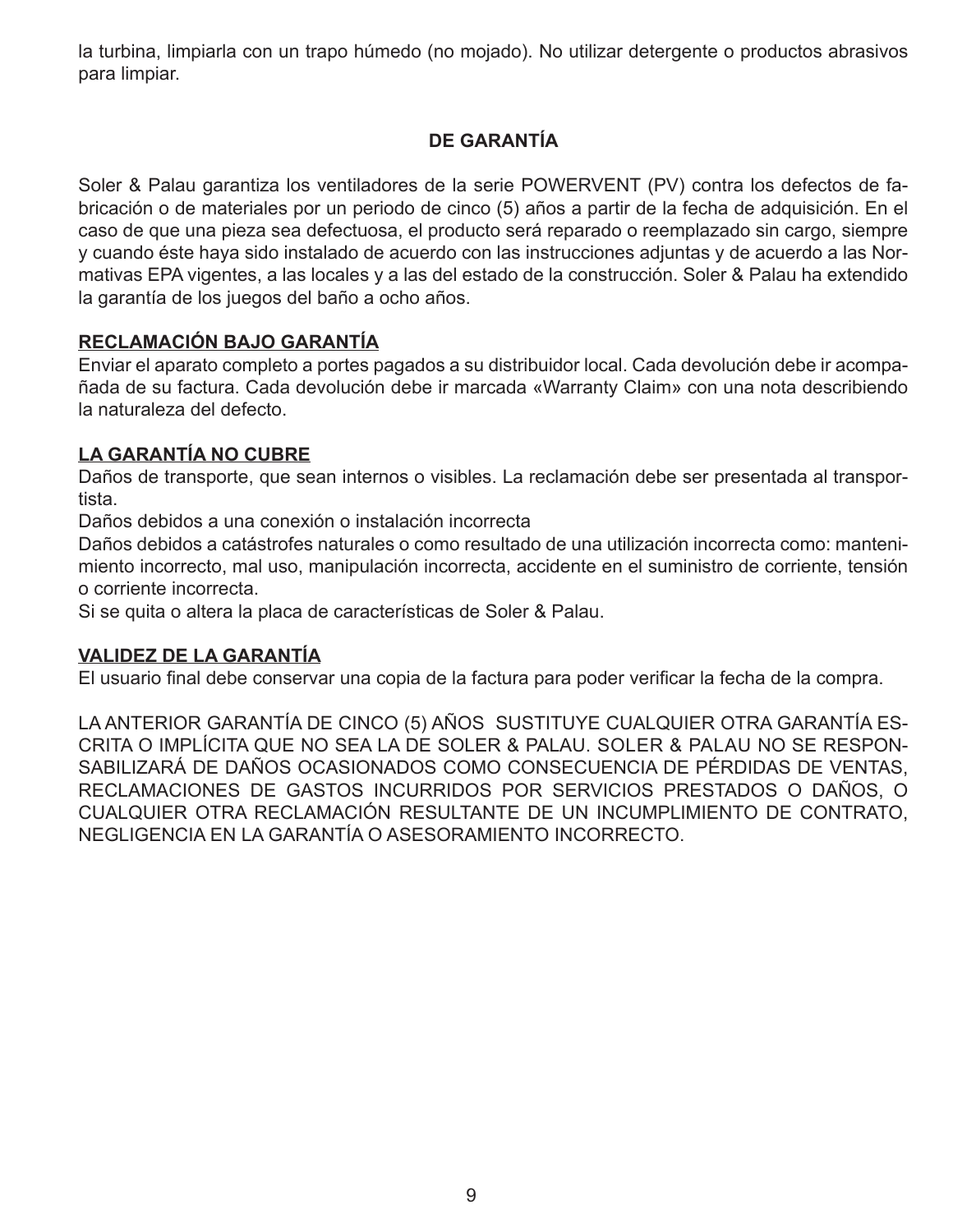# **POWERVENT**

Les ventilateurs centrifuges en ligne de la gamme POWERVENT sont fabriqués conformément à de rigoureuses normes de production et de contrôle de qualité, telles que ISO 9001. Tous les composants ont été vérifiés et tous les appareils sont testés en fin de montage.

A la réception de ce ventilateur, nous recommandons de vérifier, les points suivants:

- 1. Que les dimensions sont correctes
- 2. Que le modèle est correct
- 3. Que les données qui figurent sur la plaque caractéristiques correspondent à celles dont vous avez besoin: voltage, fréquence, vitesse...

Retirez l'appareil de son emballage et vérifiez, dans les 15 jours suivant la réception, qu'il n'a pas été endommagé durant le transport. Si l'appareil est endommagé, retournez-le immédiatement à votre fournisseur local. NE PAS UTILISER L'APPAREIL S'IL EST ENDOMMAGÉ.

Ces instructions seront considérées comme un supplément de la norme EPA en vigueur, ainsi que du règlement local et national de la construction.

#### **ENVIRONNEMENT**

Les ventilateurs de la série POWERVENT sont adaptés à l'installation en intérieur uniquement. Tous les modèles peuvent travailler en extraction/ soufflage d'air non dangereux.

#### **INSTALLATION**

ATTENTION: POUR MINIMISER LE RISQUE D'INCENDIE, DE CHOC ÉLECTRIQUE OU DE BLES-SURES AUX PERSONNES, PRIERE D'OBSERVER LES REGLES SUIVANTES:

- a) Utilisez cet appareil uniquement tel que l'a prévu le fabricant. Si vous avez des questions, veuillez contacter le fabricant.
- b) Avant de manipuler ou de nettoyer l'appareil, débranchez-le du secteur au niveau du tableau de commandes et verrouillez le système de déconnexion afin d'éviter que l'appareil ne soit accidentellement reconnecté. Si le système de déconnexion ne peut être verrouillé, fixez et assurez un panneau d'avertissement très visible au tableau de commandes.
- c) L'installation et le branchement électriques doivent être réalisés par un professionnel qualifié et conformément aux réglementations et règlements en vigueur y compris les constructions classées contre le feu.
- d) Prévoyez la quantité d'air suffisante pour la combustion et l'évacuation de gaz à travers le tuyau d'évacuation (cheminée) d'une chaudière fuel afin d'éviter le retour de gaz de combustion. Suivre les instructions des brochures des fabricants de chaudières ainsi que les normes de sécurité telles que celles publiées par la National Fire Protection Association (NFPA), la American Society for Heating, Refrigeration and Air Conditioning Engineers (ASHRAE) et les règlements locaux.
- e) Au moment d'exécuter une découpe ou un trou dans le mur ou au plafond, assurez-vous de ne pas endommager de câble électrique ou autre conduit encastré.
- f) Les ventilateurs raccordés à des conduits doivent toujours souffler vers l'extérieur.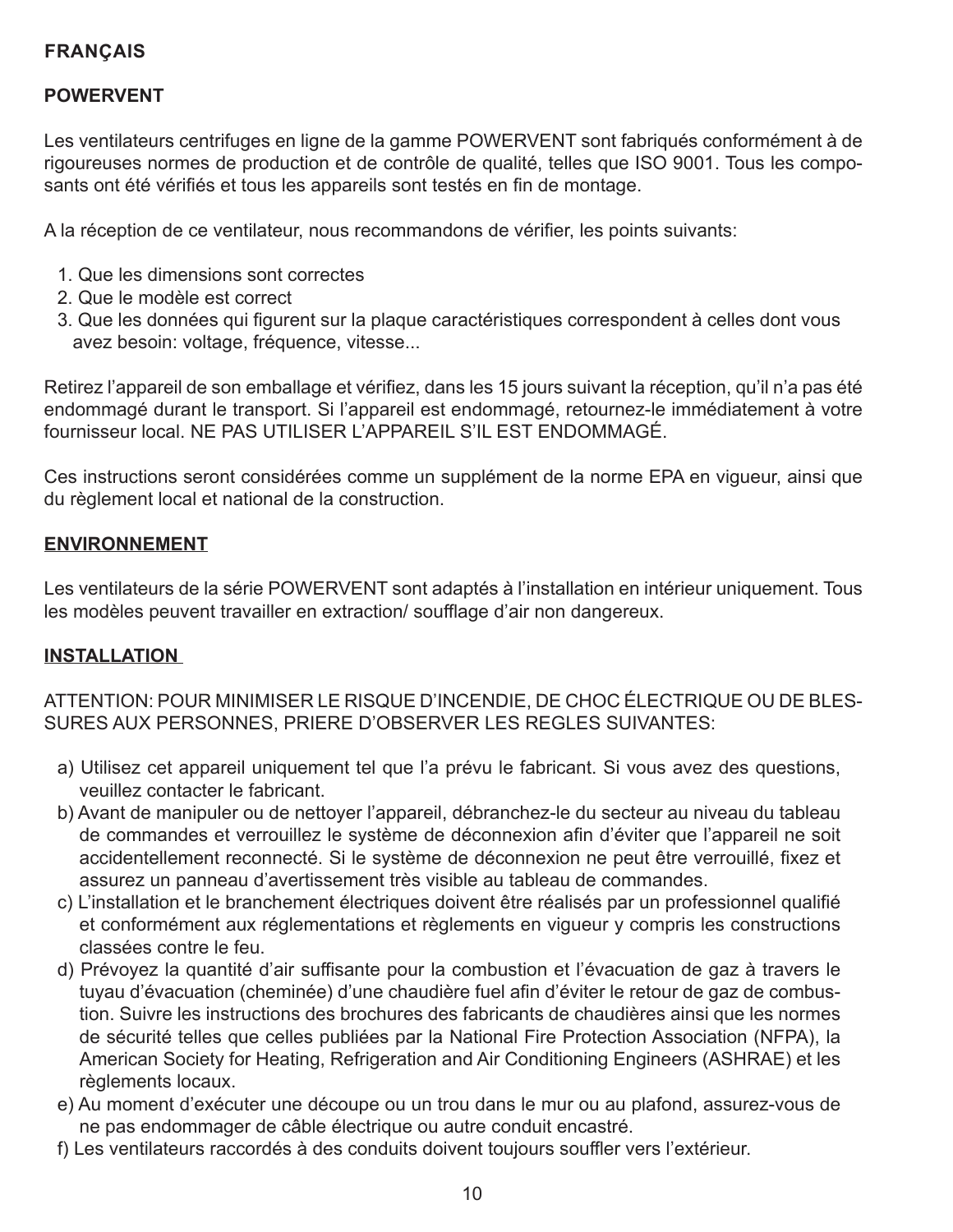- g) Si le ventilateur est installé au-dessus d'une baignoire ou d'une douche, il doit porter la marque appropriée pour cette application et se brancher à un GFCI (Ground Fault Circuit Interrupter) circuit protégé.
- h) Ne jamais placer d'interrupteur pouvant être atteint depuis une baignoire ou une douche.
- i) AVERTISSEMENT: Ne l'utiliser que pour la Ventilation Générale. Ne pas l'utiliser pour extraire des gaz ou des matières explosives ou potentiellement explosives.
- j) AVERTISSEMENT: Ce ventilateur n'a pas de protection. Ne pas l'utiliser dans des endroits facilement accessibles aux Personnes ou aux Animaux.
- k) Que toutes les unités soient compatibles avec l'utilisation de la commande à vitesse variable.

Les ventilateurs de la série POWERVENT peuvent être montés dans toutes les positions de l'axe, horizontale ou verticale et sont aptes à de nombreuses applications.

Si l'installation est réalisée avec des conduits rigides ou souples, nous recommandons d'utiliser un diamètre identique à celui de la bride du ventilateur. S'il est nécessaire d'utiliser un coude au soufflage du ventilateur, le rayon du coude doit être le plus grand possible.

Avant d'installer l'appareil, vérifiez les points suivants:

(1) que la turbine du ventilateur tourne librement et (2) qu'il n'y a pas d'obstruction à l'écoulement de l'air.

Tous les modèles incorporent un support robuste qui permet un montage facile et rapide du ventilateur. Voir **Figure (1)** les schémas de montage des ventilateurs POWERVENT.

Le raccordement des conduits doit être réalisé avec une bande adhésive ou des brides de fixation (disponibles chez votre fournisseur local) afin d'assurer un raccordement sûr et étanche.

#### **BRANCHEMENT ELECTRIQUE**

Tous les ventilateurs de la série POWERVENT fonctionnent avec une alimentation standard AC 120V 60Hz . Tous les branchements seront réalisés conformément au Code National Electrique local et national de la construction.

Les branchements électriques doivent être exécutés conformément aux schémas de câblage de la **Figure (2)**

#### **ENTRETIEN**

IMPORTANT: AVANT DE MANIPULER L'APPAREIL POUR SON ENTRETIEN, ASSUREZ-VOUS QU'IL EST BIEN DÉBRANCHÉ DU SECTEUR.

Tous les ventilateurs de la série POWERVENT incorporent des roulements graissés à vie qui ne requièrent pas de lubrification. Evitez l'accumulation excessive de poussière et d'impuretés sur le moteur qui rendent son refroidissement plus difficile. Nettoyez régulièrement la turbine (au moins une fois par an). Pour inspecter l'appareil, débranchez-le du réseau électrique et des conduits.

En cas d'encrassement de la turbine, nettoyez-la avec un linge humide (mais pas mouillé). N'utilisez pas de détergent ou de produits abrasifs pour le nettoyage.